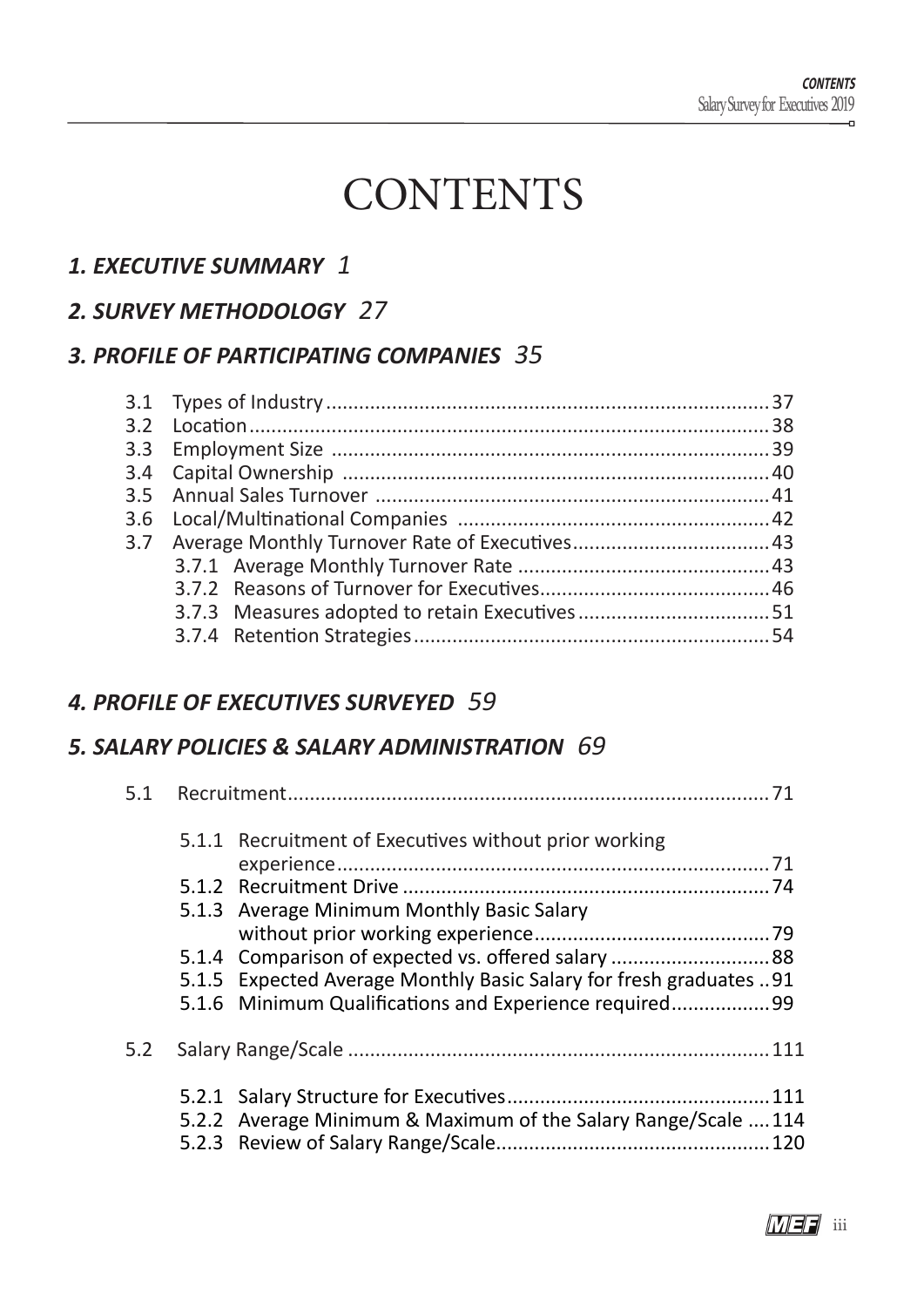## *6. INTERNSHIP PROGRAM*<sup>123</sup>

| 6.1                                                              |  |
|------------------------------------------------------------------|--|
| 6.2                                                              |  |
| Whether Internship Program will generate more<br>6.3             |  |
|                                                                  |  |
| 6.4                                                              |  |
| 6.5                                                              |  |
| 6.6                                                              |  |
| 6.7                                                              |  |
| 6.8                                                              |  |
| 6.9                                                              |  |
|                                                                  |  |
|                                                                  |  |
|                                                                  |  |
|                                                                  |  |
| 6.11.1 Ability to design and implement computer based system 165 |  |
|                                                                  |  |
| 6.11.3 Ability to identify and analyse problem 171               |  |
|                                                                  |  |
| 6.11.5 Ability to apply knowledge into practice177               |  |
|                                                                  |  |
|                                                                  |  |
|                                                                  |  |
|                                                                  |  |
|                                                                  |  |
| 6.14 Private higher education graduates are more likely          |  |
| 6.15 Measure to enhance the employability of graduates  195      |  |

## *7. PRODUCTIVITY/PERFORMANCE LINKED WAGE SYSTEM* <sup>199</sup>

| 7.1 Productivity/Performance Linked Wage System  201 |  |
|------------------------------------------------------|--|
|                                                      |  |
|                                                      |  |
|                                                      |  |
|                                                      |  |
|                                                      |  |
|                                                      |  |
|                                                      |  |

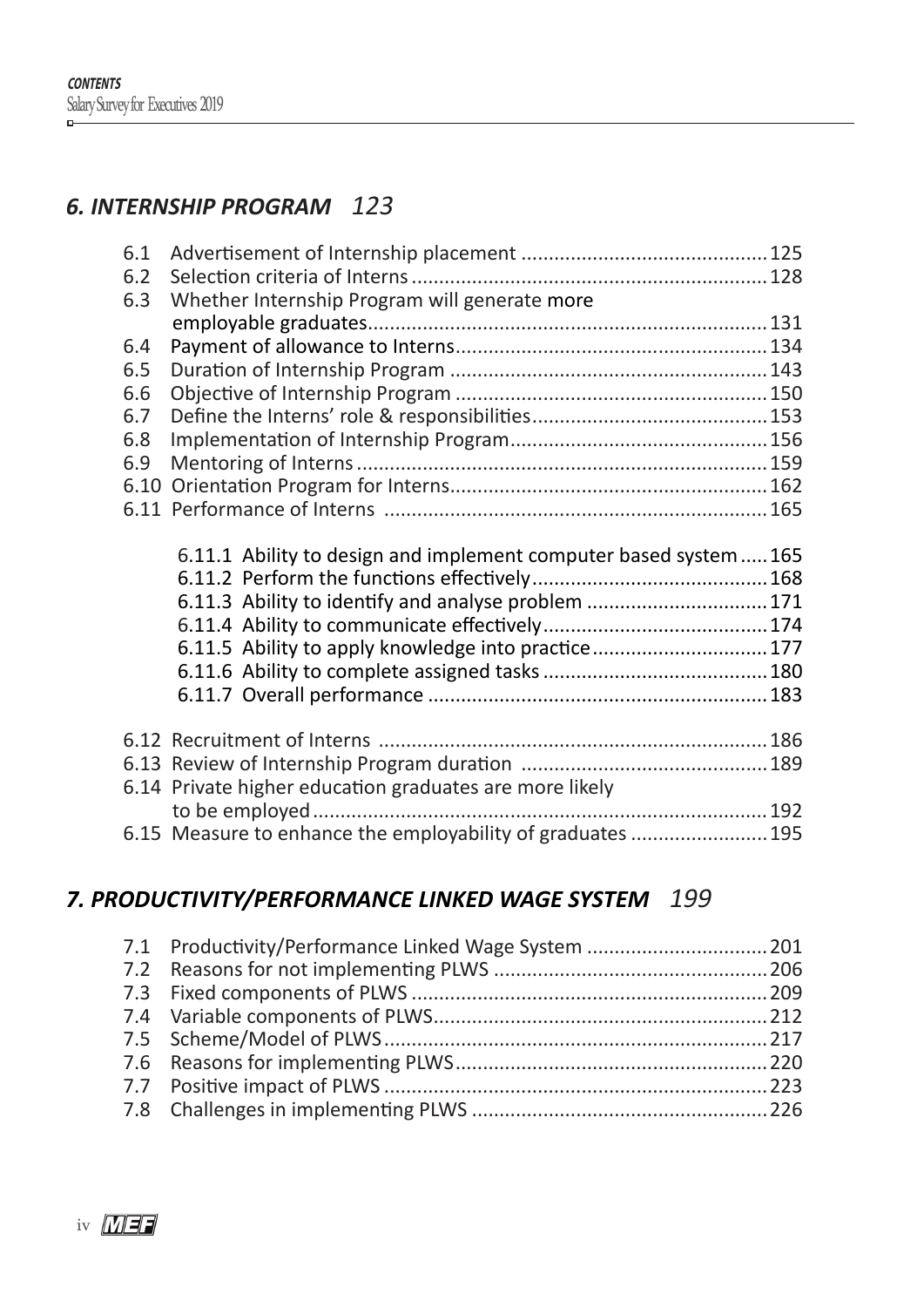# *8. SALARY INCREASE & BONUS FOR EXECUTIVES*<sup>231</sup>

| 8.1 |       |                                                              |
|-----|-------|--------------------------------------------------------------|
|     |       | 8.1.1 Criteria in determining quantum of salary increase 233 |
|     | 8.1.2 |                                                              |
|     | 8.1.3 |                                                              |
|     |       | 8.1.4 Comparison of salary increase (2018 - 2019)  244       |
|     | 8.1.5 |                                                              |
|     | 8.1.6 |                                                              |
|     | 8.1.7 | Average salary increase based on positions surveyed 253      |
| 8.2 |       |                                                              |
|     |       | 8.2.1 Percentage of salary increase upon promotion 268       |
|     | 8.2.2 | Criteria in determining the quantum of salary increase       |
|     |       |                                                              |
|     |       |                                                              |
|     |       | 8.2.4 Reasons to carry out promotion exercise286             |
|     | 8.2.5 |                                                              |
|     | 8.2.6 |                                                              |
| 8.3 |       |                                                              |
|     |       |                                                              |
|     | 8.3.2 |                                                              |
|     |       | 8.3.3 Criteria adopted to award Discretionary Bonus 304      |
|     |       |                                                              |
|     |       | 8.3.5 Performance-Based Discretionary Bonus311               |
| 8.4 |       |                                                              |
|     | 8.4.1 |                                                              |
|     | 8.4.2 |                                                              |
|     | 8.4.3 |                                                              |
|     | 8.4.4 |                                                              |